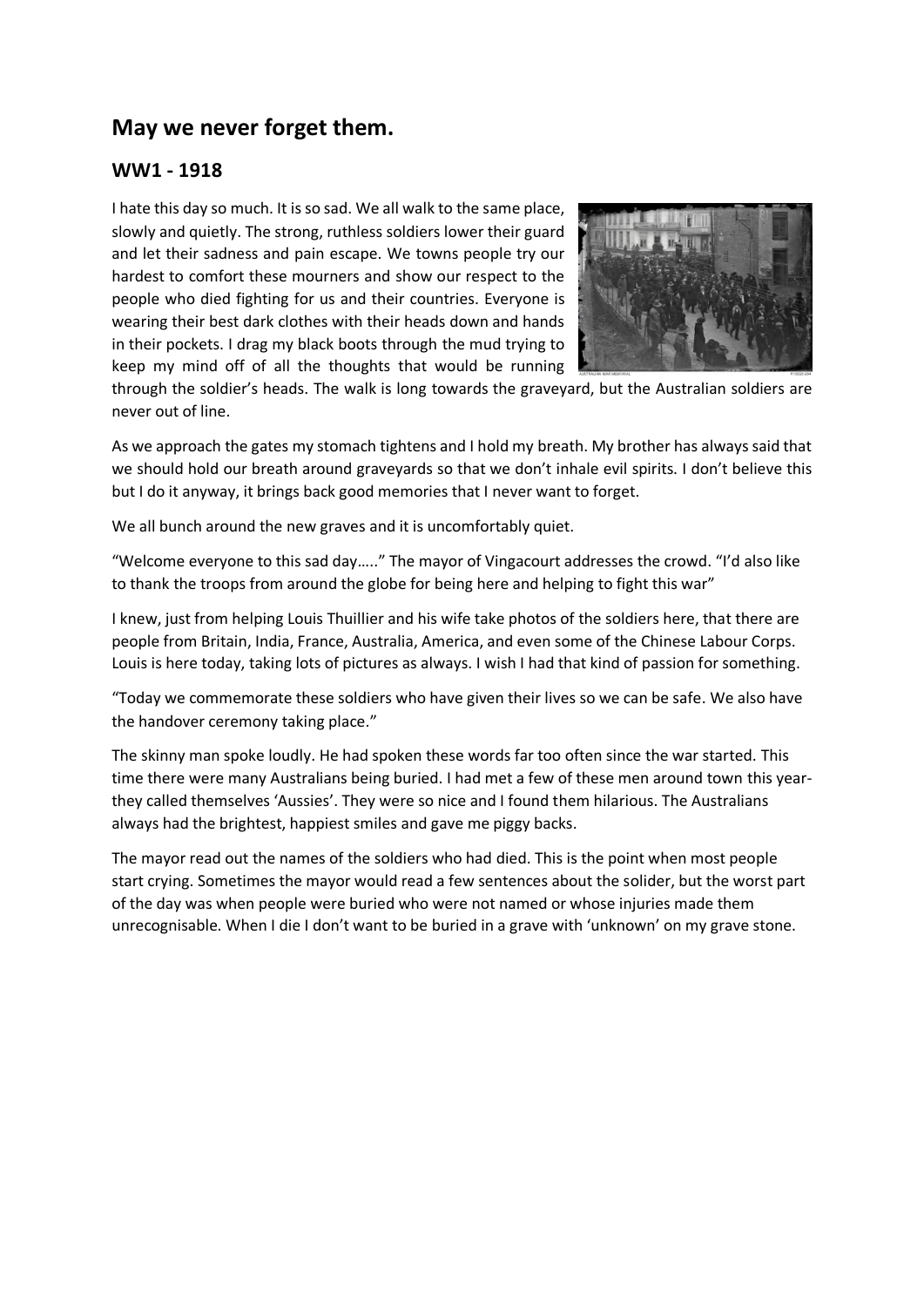"Now I am glad to hand over the care of the graves to the children of Vignacourt," The mayor addresses us children standing with our mothers. "The lives and memories of all these soldiers live on in the hearts of our young children."

The local florist then hands all of us children tiny posies to place on a soldier's grave. I normally place mine on one of the 'unknown' soldier's graves because they are typically neglected by the other kids. This time, however, as I walk through and read the names on the graves, a certain name catches my eye; Lieutenant R. Hunter.



I feel a hand rest on my shoulder. I turn around and see Louis standing there looking at the grave as well.

"Did you know him?" Louis asked.

"No," I answer. I feel bad, like I should have known him. "Did you?"

"I remember seeing him, his smile," Louis added. "He was going to come for a photo too. I asked him twice, I think, but he always said he was too busy."

I could imagine this man, Lieutenant R. Hunter, his killer smile and bright, blue eyes. His short brown hair with a bit of a curl. He would have been the type of person who was always laughing and making jokes but when it came down to it, his loyalty and selflessness shone through. I had never known this man, though. I can't remember seeing him around Vingacourt with the Australian crew. Who was he?

I place my posy, full of purple flowers, against Lieutenant R. Hunter's small grave stone. For the first time since my brother died, tears start to slide down my face and land on freshly dug dirt which held the key to a family's lifetime of pain.

The next couple of days were a bit brighter. A few more soldiers were admitted into the hospital though, so I had to help Mama clean all the hospital bed sheets and do any other laundry they needed. It is a gruelling job and it never seems to end. I am constantly taking big bundles of sheets and clothes to and from the hospital. It is good for me, I guess, because it keeps my mind off the soldier, R.Hunter, for now anyway.

This morning is very nice and sunny. I can hear the quiet footsteps of my Mama, and the splash of water as she finishes her washing from the night before. It would dry quickly today, I can just feel it. I don't think I ever heard my father's footsteps early in the morning. Like most kids in this area, the face of our fathers is only known in black and white; from old, foggy photos. 'Sent to die,' Mama would say, 'he had no choice'. The same thing happened to my brother, only I don't feel comfortable making jokes about him, not yet anyway. The war has taken a huge toll on this town. I have learnt the hard way not to get too attached to any of the men or boys because once they leave there's a good chance they won't be coming back.

After lunch the washing is dry so I unpeg the massive white sheets and stained rags from the piece of string that we have tied to two trees and carry them all the way to the hospital. This town is known for being the place of recovery. Thousands of troops from many different countries have come here to recover from their injuries. It definitely explains why we have such a big cemetery. The only good part of this job Mama makes me do is that I get to know many of the soldiers in the hospital and see them recover and soon walk around and enjoy the peace and pleasures that Vingacourt has to offer.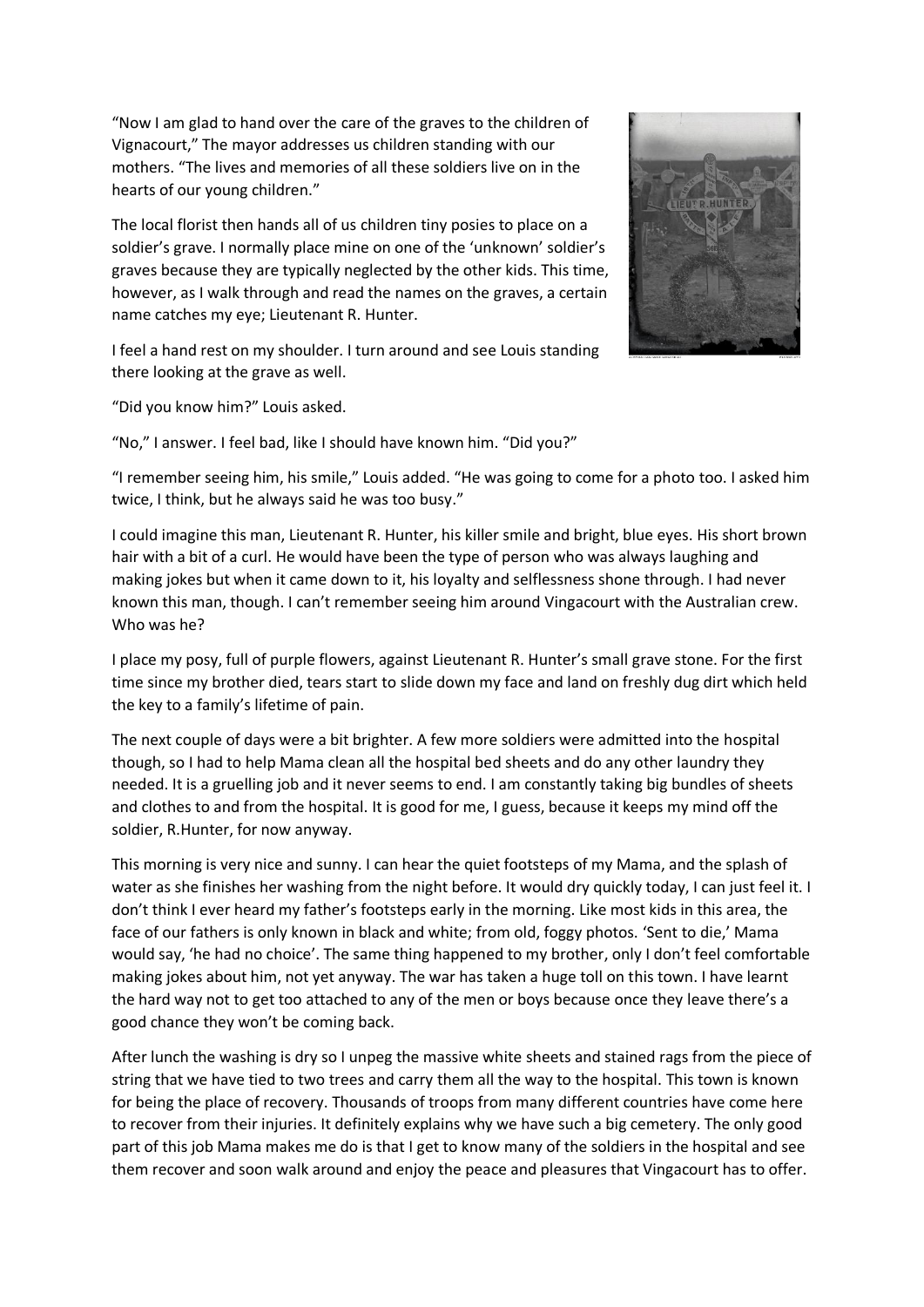Vignacourt is also good because it is away from all the fighting and noise but close enough to be an important place for the soldiers- offering them a rail centre, a base and a training area for troops within the British sector of the front.

The streets are quite as I walk, heaving two giant baskets of white cloth. Most of the troops would either be in the surrounding fields that were alive with training grounds and camps or in the hospital. There are not many other people who permanently live in this town, there are mainly the business owners and workers and the families of soldiers. All of the other people left when the war started.

Evenings here are normally the busiest. It's when the troops trudge into town, sometimes exhausted but generally happy that they are here and not in the war. They enjoy the experience of this town, I can tell, when they fill the air with boisterous joking and cheerful laughter. The soldiers relish plates of eggs and chips and glasses of beer or wine. I love the atmosphere that the troops bring to this town. They're always kind and never take anything for granted.

I walk into the hospital. There are four main, big rooms holding around fifty beds each. I can see that there are a lot more patients here than last time, as I walk into the first room. Placing the baskets down I then start to make the empty beds.

"G'day Harri" A soldier on the next bed welcomes me. I really don't like being called Harri but it makes him feel better, so I let it slide.

"Hello Jackie" I smile at him. Reaching for the basket, I keep making beds.

Just as I finish and am about to leave I hear some people talking. They are talking about a man called Hunter. Lieutenant R. Hunter! I can't believe it. I might finally get to know who this person is. The nurse who the soldier was talking to about Lieutenant R. Hunter left so I approach the man in the bed. He has short, sandy, blonde hair and deep blue eyes. There are cuts on his face and it looks like he has a broken leg.

"Hello," I said placing my hand on his bed. "My name is Harriet and I was wondering if you could tell me about a Lieutenant named R. Hunter".

"Ah, Reginald," The man smiles making his cuts widen. "Now, why would a little French girl like you want to know about Hunter? How is he anyway?"

"Um, he is dead," I tell him bluntly. He stares down at his broken leg, the smile fading. "I'm sorry, but when I put some flowers on his grave I thought to myself that I had never actually saw him around Vignacourt before."

"I knew something was up when I asked a nurse about him. She didn't give me a straight answer so I suspected the worse" He frowns. "So, Reginald. The first thing you should know is that Reginald is…… I mean, *was* Hunter's first name but he hated it. He made everyone call 'im Hunter" The man explains.

He tells me a fair bit about Hunter but I am not too sure it is accurate as the nurse comes in and injects a pain relief serum that seems to slur his speech a bit. He tells me that his name is Bradley.

I run all the way home and now am I writing down everything Bradley said. I don't want to forget.

#### *8/6/1918 Bradley's version*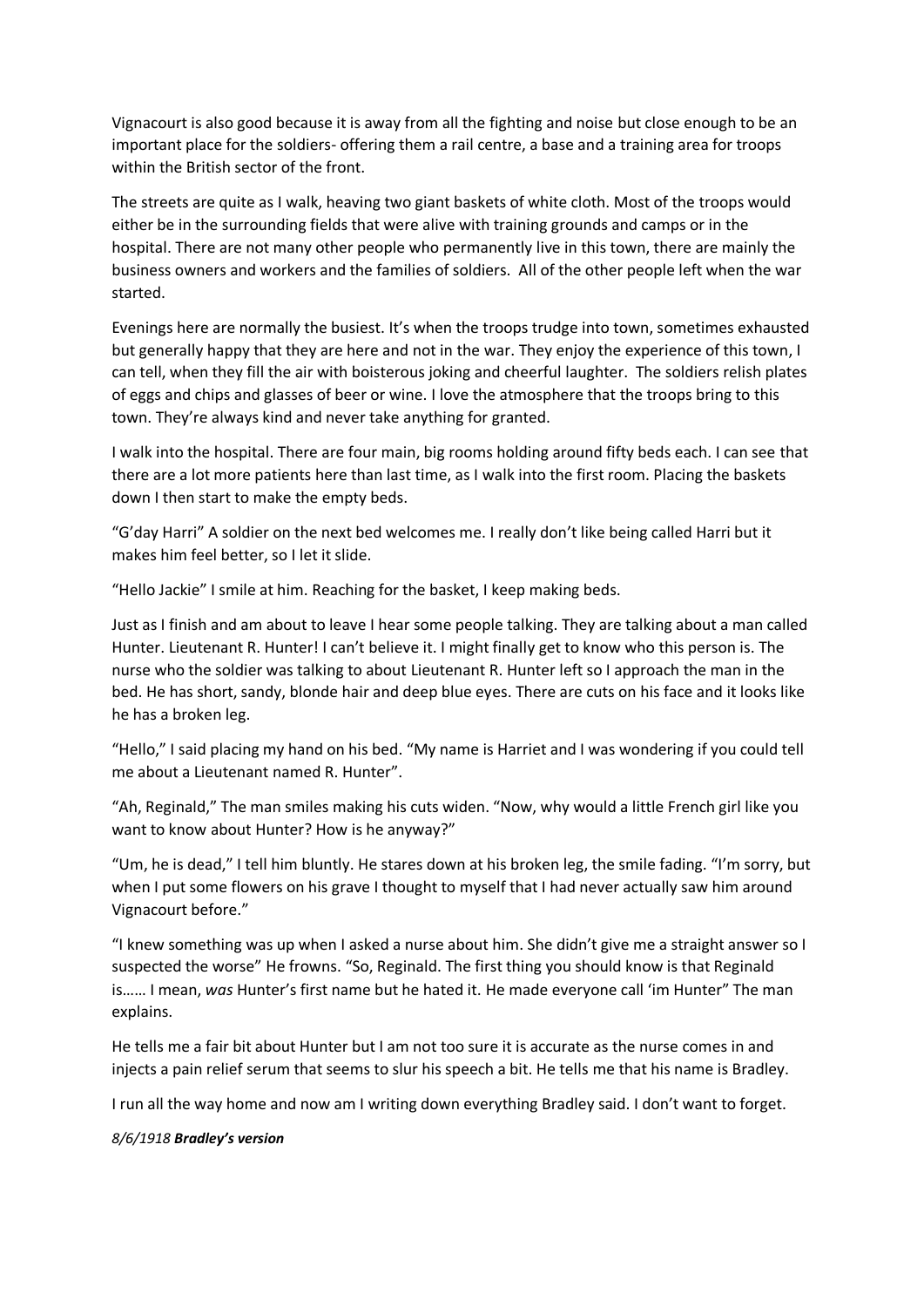*I was at Battns H.Q. at Morlanocurt when Reg Hunter was brought in, he had been very badly knocked about while getting more machine guns ready for patrol work. Part of a shell had hit him on several parts of the body. When I saw him he was quite conscious. I gave him a cup of tea and we said a few words to each other. I told him he would soon be back in Australia but he replied "I'm finished". He died some hours afterwards.*

It's a good start, I guess, but it doesn't really tell me much. It just makes me cry.

The next day I did the same thing; drag the laundry to hospital, make the beds and then interview as many soldiers as possible before the nurses 'drug' them. Many of them had no idea who Hunter was.

#### *9/6/1918 William's version*

*I was on night patrol with Lieutenant Hunter at Morlancourt, the night he was hit. We had just come back to the trenches to get the machine gunners to go to what we thought was a working party but turned out to be a raiding party, when Fritz started barrage and Hunter sent us back to Coy. HQ. He stayed up in the front line with the machine gunners and must have been hit shortly after we left him. Fritz rushed the trench and a few of them got in and took Hunter as far as the barbed wire but a couple of others went over and got him back. I saw him about two hours later (about day break) being carried down on a stretcher – he was badly hit in the head – and I think in the shoulder too. That was the last time I saw him.*

#### *9/6/1918 Scott's Version*

*I knew Hunter; he was a Lieutenant and was about 5'10", well built, medium complexion.* 

*I saw that he was wounded on the side of his face and shoulder by a shell which exploded very close to him. Some of the Germans took him through our wire, back towards their lines. Three or four of us saw this getting on, and promptly killed the Germans carrying Hunter. I personally shot one, right in the forehead. We had to go grab him and then he was finally taken to a hospital.* 

### *9/6/1918 Eddie's Version*

*On the morning of 5th June between about 2 and 3 am he was wounded on patrol. He got back but the enemy breaking through I understand carried him some 50 yards towards their lines but he was rescued by us in No Man's Land. I saw him a short time after at our D/S where he appeared to be badly wounded all over. One of our Machine Gunners, Jelbart, was with Mr Hunter that morning and no doubt could give more information. Hunter was short, clean shaven, age about 25, rather full face, and I believe his mother kept a hotel in Illawarra, New South Whales, Australia.*

I compile all these soldier's versions and write down what I think is true to describe Hunter. There is still something missing. This afternoon I walk to Louis Thuillier's house which he had turned into an outdoor studio. He advertises for soldiers to have their photographs taken. I beg him to let me have a look at his glass negatives to find any trace of Hunter. He doesn't think we will find anything but he lets me have a look anyway. We search and search through millions of photos. I start to get annoyed and then angry. I just want to have a look at him. I just want to see him. My hands start to shake, and then Louis stops me. He grabs me by my shoulders and tells me to calm down. We won't find anything. I can see it now. Disappointment overwhelms me.

Now that I am lying in bed I can't get Lieutenant Hunter out of my head. All the questions about him, all the things I've been told from the wounded soldiers – They're all swirling around in my brain making it difficult to sleep. Why does knowing him mean so much to me?

Why do I have this burning desire to know more about this man?

Sleep gradually creeps up on me as all the thoughts and questions roll into one statement;

He was brave, he was loved but he will be forgotten.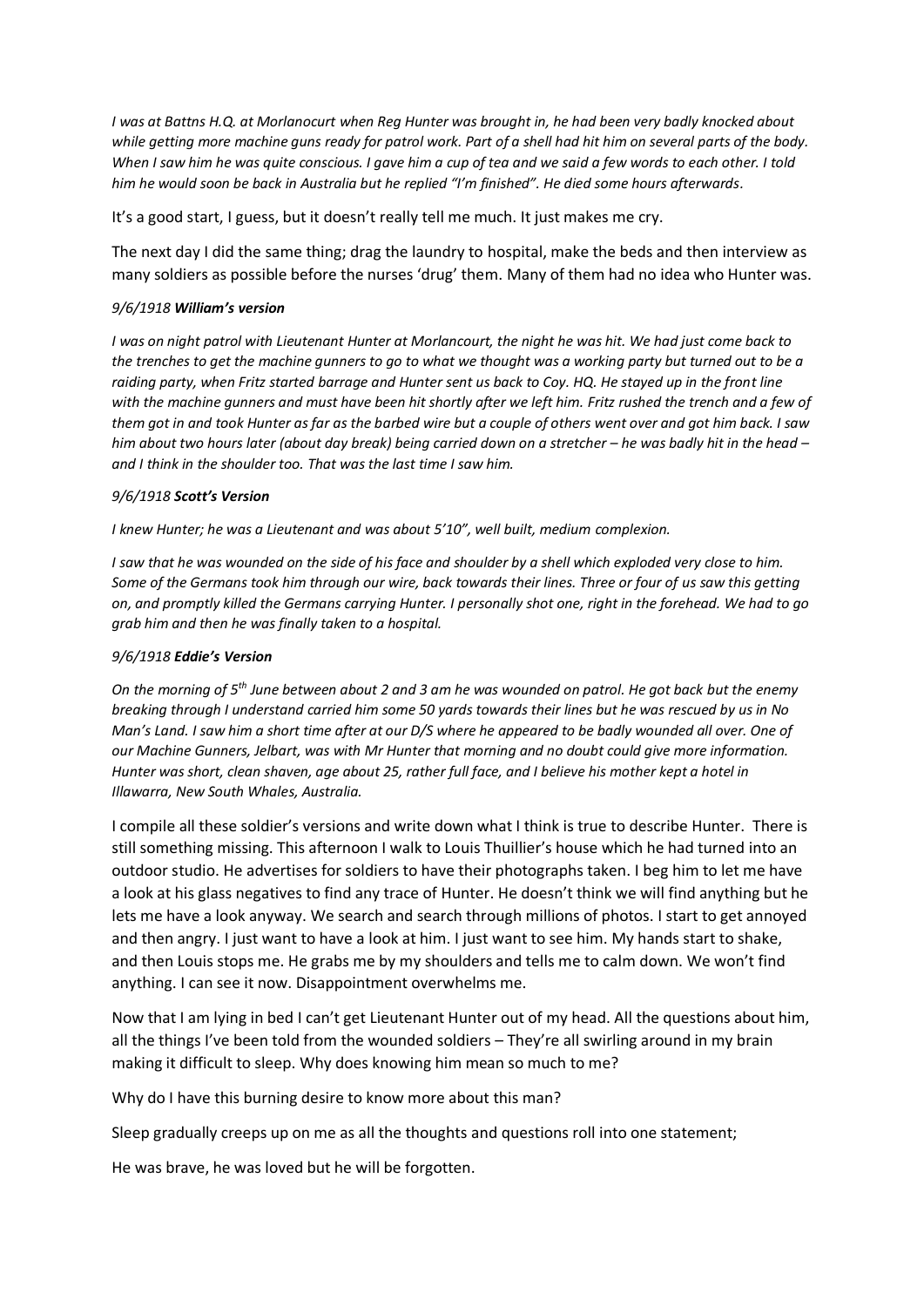It's been a week since I last visited Hunter's grave and now it is time to go back. I walk down the quiet, cobble stone street, slowly and contently, carrying another tiny posy that I just bought from the florist. It is early in the morning, about 8.00am, and there are not many people around. I walk through the cemetery gates and head towards Lieutenant R. Hunter's grave. As I get closer I can see a woman, I think. She has a mop of brown curly hair on her head and it sounds like she is crying. I walk up to her.

"Hello," I said quietly. "Are you okay?"

The lady turns around. "Oh, darling, I'm sorry. It's just my son…..I came here all the way from Australia to visit him because I heard he was in the hospital but instead, he's here," The Lady sniffs. "A man named Bradley broke the bad news to me".

I feel so bad for her. To have come all this way, from Australia, to find that your son is dead. What a horrible thing to have to go through.

"I am so sorry," I empathize "If I may ask, who are you?"

"Evelyn Hunter" She answers. What?! I nearly fall over. This can't be true. Can it?

"And you're Son?" I ask "Who was your son?"

"Reginald Hunter" Evelyn replies. I cannot believe this.

We start talking all about Hunter and how I want to know who he was. It turns out that she has had barely any contact with her son since he was twelve because Hunter was taken away to war to train and fight.

Today I wake up and I know exactly what I have to do. I grab my pencils out and paper and then start to draw. I draw Hunter's clean shaven, full face. It is strong and his nose is pointy- just like his mother's. I draw nice brown curly hair on his head, broad shoulders and blue eyes. This is what I believe he would have looked like. I place this in the booklet.

I take the booklet with the title; Lieutenant R. Hunter and walk back over to Luis' house to show him. I knock on the door many times but there is no answer. I open the door and there is no one there. There is nothing there. No clothes, no food and no personal items. All that is left are the glass negatives just as we had left them the night before. Where is Luis and his wife? Why did they only leave the photos here?

I place all the glass negative in a large box and put them up in his attic. If Luis never comes back then maybe someone one day will find these and the soldiers of this time will be remembered. And maybe, just maybe their memories will live on forever.

My next stop is the little vacant house on the corner where Evelyn is staying for the night. She is leaving today, to make her way back to Australia.

I knock on the door with the book in my hands. I wait. I hear footsteps and the door swings open.

"Good morning Harriet" She smiles, a soft, sad smile.

"Hello. I have something for you" I say as I give her the book.

As she looks through it her eyes start to swell up and tears roll down her cheeks. She puts her hand over her mouth.